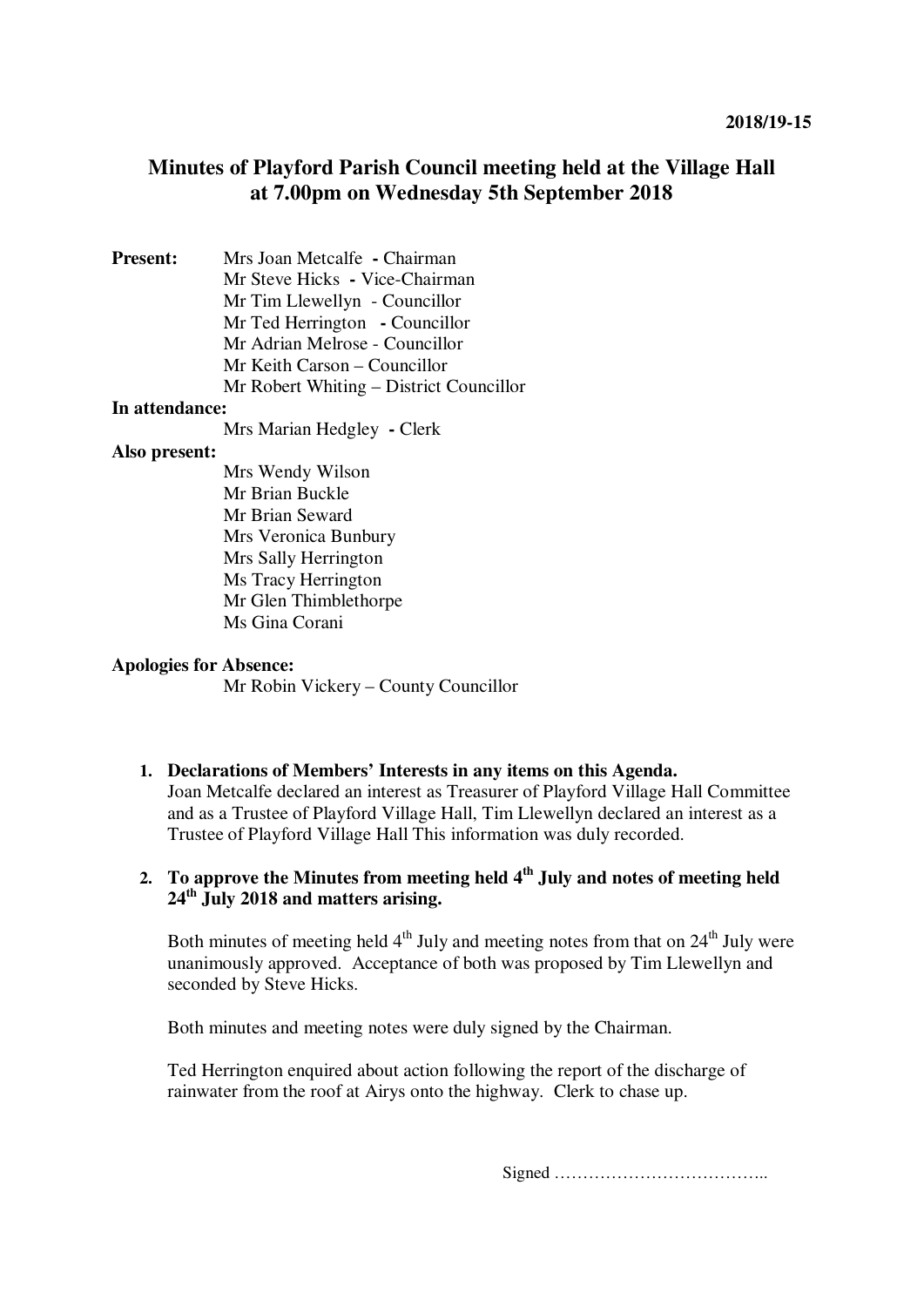# **3. Action Log Review**

**AP115 - Silt build up at Church Road end of C324** – this has been cleared and white lines repainted but drainage still an issue. Flooding & drainage issues have been reported to SCC Highways.

**AP131 – Water constantly tricking down FP No 7 between Church Lane & Spring Meadow** - this has been reported a third time and we await results. It has also been noted that there are 3 or 4 natural springs in the garden of no. 4 Church Lane which the occupant has been trying to get something done about but no solution offered. Clerk to chase up with Highways.

**AP132 – Verges/ditches in Hill Farm Road**. Work on this has been completed.

**AP135 - Ongoing problems with FP's 1, 3**  $\&$  **20 – FP's 1**  $\&$  **20 much improved but** electric fence on FP no.1 (north side of the R.Fynn) is too close to the path in places and there are still rough places on FP no. 20. Drainage on FP3 is complicated and will require careful planning – this was scheduled to be repaired in October but may take longer than anticipated. Clerk to speak with owners regarding all three paths and to discuss with Debbie Adams of SCC Highways.

**AP137 - Overhanging hedge encroaching onto highway in Church Lane.** SCC Highways will check boundary position and advise owners to cut hedge if necessary.

**AP138 - Nettles overgrown on FP no. 8 to Lt Bealings –** Clerk will ask for this to be dealt with.

For more details see Action Log appended at end of the Minutes.

# **4. County Councillor's report** There was no County Councillor's report.

# **5. District Councillor's report**

Robert Whiting reported that:

The new Garden Waste Scheme is going hi tech and ID tags will be embedded into the new green bins to identify which bin has been delivered to which property, to assist with controlling them. The smaller brown bins may also be tagged for people preferring to keep their existing ones. Main delivery of the new green bins will start in October.

The council has requested via the Scottish Power Renewables' (SPR) current consultation that energy firms co-ordinate their work plans better to reduce disruption on local communities. SCC and SCDC have jointly highlighted SPR's plan to site a substation in Friston despite fierce local opposition.

Signed ………………………………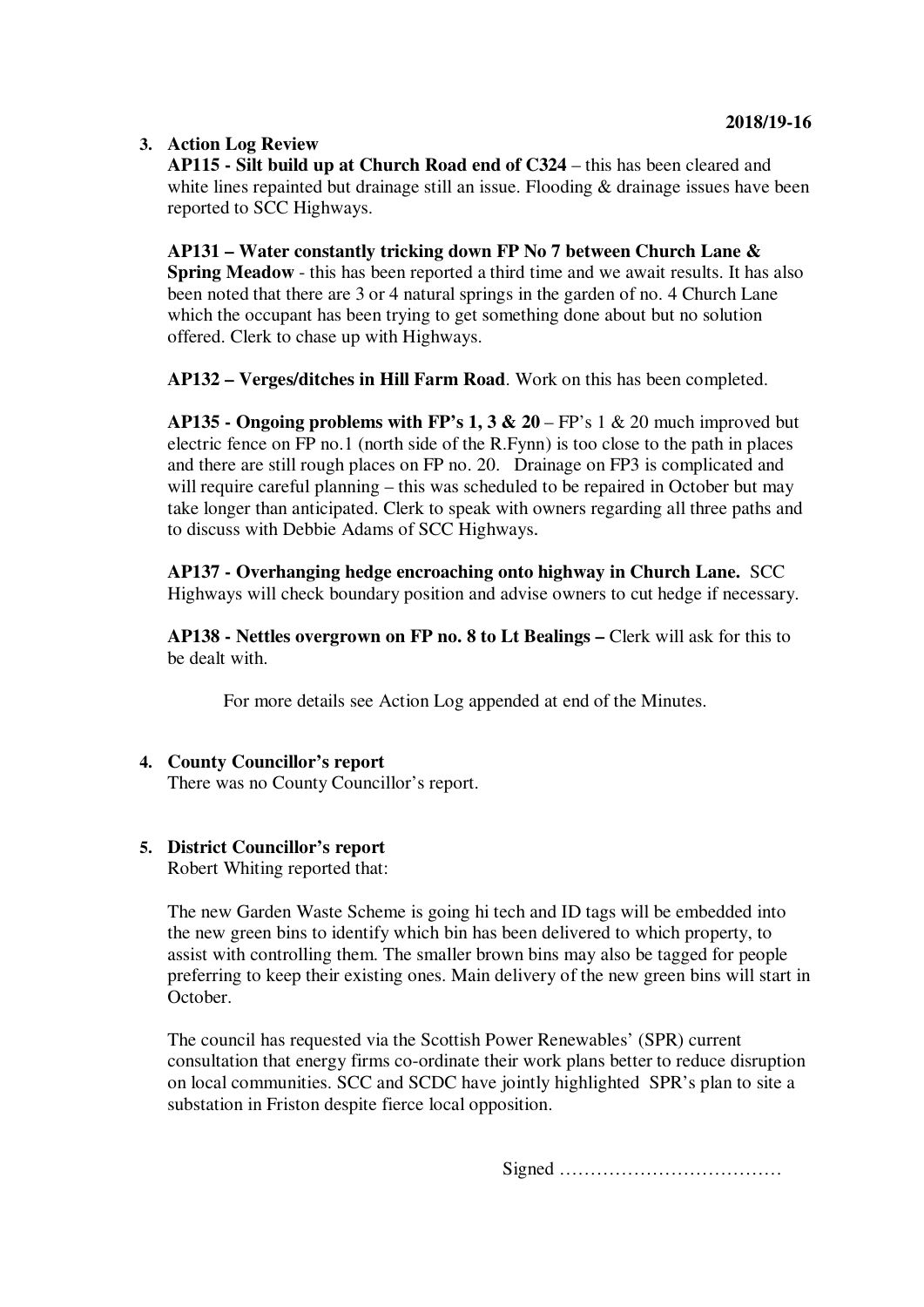### **2018/19-17**

There is a rat problem in Sea Road, Felixstowe – plans for dealing with this are being reviewed as poisoning is not a practical or safe option due to proximity of human activity and pets in the area. Baited trap boxes are to be employed and street cleaning efforts to be stepped up.

Felixstowe seafront gardens have been awarded a Green Flag Award for the third year running and is officially one of the best parks in the world.

For more details please see Robert's full report appended at the end of the minutes

# **6. Finance**

- o Reporting & authorisation of cheques/online payments: Cheque signing: M Hedgley (chq no. 801) Clerk's expenses: Stationery  $\&$  stamps £ 9.02 Sanctioned/signed by Joan Metcalfe and countersigned by Tim Llewellyn. Online payments: Planning Direct –Inv 1268 £594.00 - to be paid Payment proposed by Joan Metcalfe/seconded by Tim Llewellyn. Planning Direct –Inv 1291 £1584.00 - more details required See separate agenda item 8
- o Bank Balances: Current a/c £9081.78 NS&I £3351.82

Grant money £1000.00 was received on  $28<sup>th</sup>$  Aug 2018 from Groundwork UK in respect of the Defibrillator Project.

Steve Hicks reconciled the budget figures with the Bank statement and initialled it.

o Budget for 2018-2019 was discussed and unanimously agreed to be on track.

Proposed: Joan Metcalfe, Seconded: Tim Llewellyn

Signed …………………………….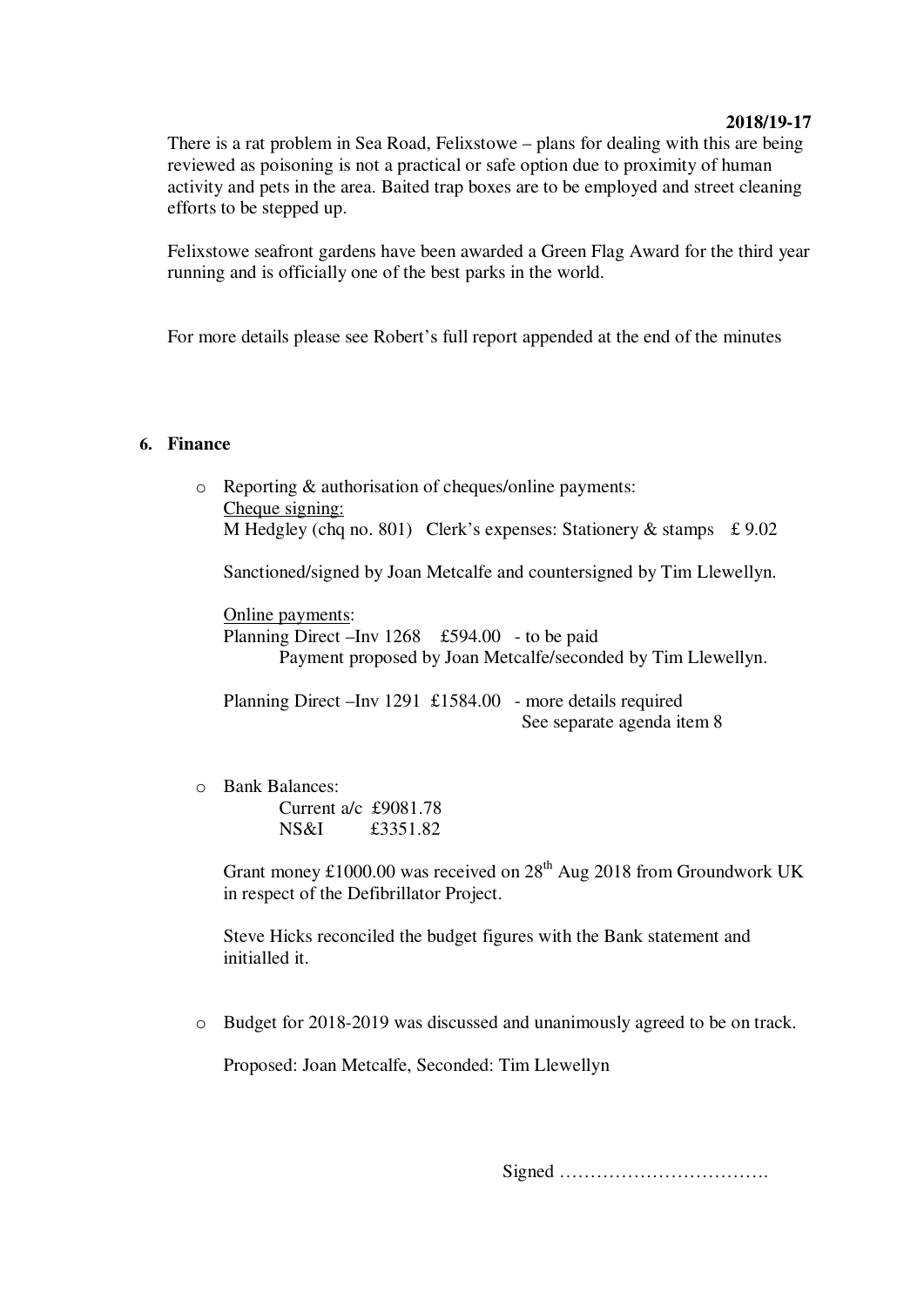## **7. Highways issues**

Damage to carriageway in Church Lane will be reported to SCC Highways by the occupants whose property is adjacent to the damage. The edge of the road surface has been eroded and part of their bank has fallen into the road so they wish to ensure that their boundary is not compromised by any repair work and that they do not lose any ground by it.

There is a new procedure in place regarding Grit bins – having them refilled/ordering new ones etc. This can only be requested by Parish Councils and if the bins are registered with SCC Highways. A discussion ensued as to whether Playford needed any extra bins and the conclusion was reached that one was probably needed in Spring Meadow (where there is currently a heap of grit delivered periodically) and another at the top of Hill Farm Road or near the Church. Clerk to enquire of County Councillor Robin Vickery whether there was any spare funds in his budget for this.

# **8. Neighbourhood Plan – update**

A meeting was held on  $24<sup>th</sup>$  July to discuss progress of the Plan and which surveys were deemed necessary.

It had been agreed at the meeting held on  $26<sup>th</sup>$  June 2018 with Planning Direct that they would pare down their work on the project as grant money received (£5450.00) was significantly less than the £9000.00 originally applied for. However, it was unclear at that meeting, how exactly this was to be done costwise and what the remaining costs would be. No specific figures were mentioned despite Planning Direct's representatives saying that they were confident they could tailor the programme to meet our needs. Planning Direct stated that if any costs took the PC over budget, they would take the responsibility of obtaining extra funding if necessary but details of this were unclear. Decisions over whether a housing survey was strictly necessary and whether a wildlife survey should be done were hazy and no notes of the meeting were forthcoming despite being promised by the secretary.

The Parish Council had already decided that a housing needs survey need not be done. This was queried by Planning Direct but their reasoning was not entirely clear. A wildlife survey would seem to be essential for Playford given that it forms an important part of the Fynn Valley with accompanying wildlife and flora. This needs to be emphasised in the Plan along with the bonus of our local footpaths and walks but Planning Direct stated that a wildlife survey was not necessary.

A meeting is to be arranged with Andrea McMillan of SCDC Planning team and Communities Officer Gillian Benjamin and this will be attended by NP Chairman Keith Carson, PC Chairman Joan Metcalfe and the clerk. This will take place on Thurs 13<sup>th</sup> September and Keith will invite Ben Redsell of Planning Direct to attend.

Signed ………………………………..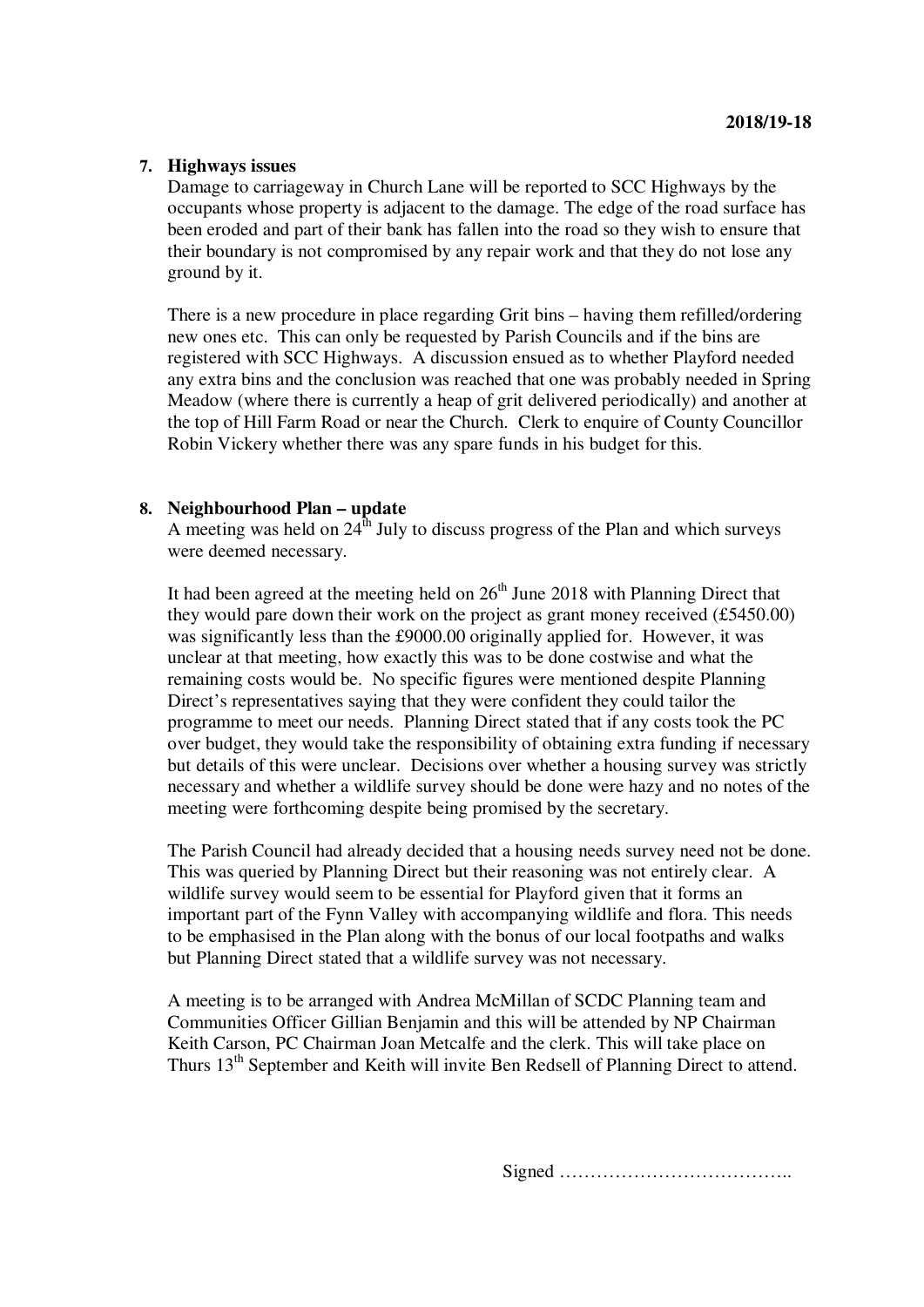## **9. Defibrillator**

A training session has been organised for Weds  $12<sup>th</sup>$  September and 7 or 8 people have expressed an interest in attending. Clerk will circulate details asking whether anyone else would like to attend as up to 12 volunteers can be trained at one session.

Grant money of £1000 has been received from the Tesco scheme for the defibrillator project and this will take us in excess of our requirements – the remainder is to be used on another project which will benefit the whole community. This must be completed within 12 months of receipt to qualify for the grant money and the subject will be carried forward to the next PC meeting in November for discussion.

#### **10. Sale of Hill Farm Playford/ possible change of use of farmland.**

Sale of Hill Farm, Playford is going through and completion is imminent. It seems likely that it will not be continued as a working farm and an application for change of use may be needed. The future of the Mere could be at risk if the site is developed for recreational use – drainage could be affected and cause problems further downstream. Suffolk Wildlife Trust is to be contacted for advice as there are many species of birds (e.g. osprey, kingfishers, owls etc) and wildlife such as otters inhabiting the area, also wildflowers. The Environment Agency is also to be contacted for their advice on the landscape in general and to avert possible drainage problems.

# **11. Appointing a Tree Warden**

Steve Hicks has volunteered for this role which will involve keeping an eye on local trees and reporting any problems to the East Suffolk Tree Warden. There is currently a scheme to plant trees to commemorate the end of the 1914-1918 War and Ted Herrington suggested that a tree be planted in the corner of the playing field beyond the Boules Piste, maybe an oak or a walnut. Clerk to email Robin Vickery for advice as he is involved with this scheme.

#### **12. Ward changes due to merger with Waveney District Council in April 2019**

The closing date for comments on the proposed ward changes by the Boundary Commission was  $27<sup>th</sup>$  August and these are now being considered. The draft recommendations can be viewed at www.lgbce.org.uk. Publication of the final recommendations will be on 23<sup>rd</sup> October and subject to Parliamentary approval, these will be implemented in May 2019.

## **13. Co-opting a new councillor**

No further progress on this

- **14. Correspondence –** up to  $5<sup>th</sup>$  September 2018
	- **a) East Suffolk District Co**. Re Gambling Act 2005 Consultation on a Revised Statement of Principles
	- **b) SCDC**: News Release Publication of First Draft of Local Plan Dates /Venues of drop in sessions

Signed …………………………….